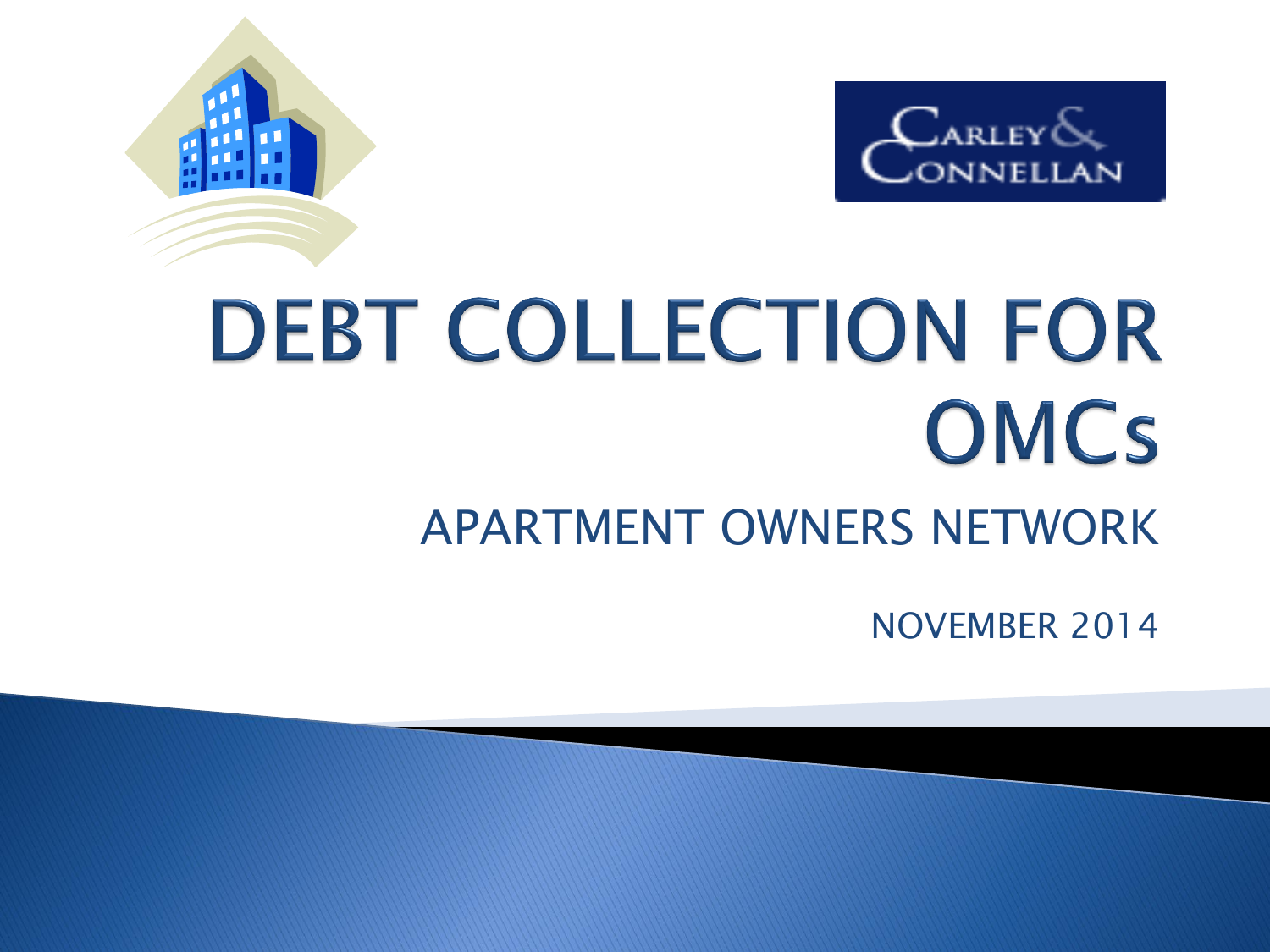## Introduction

- <sup>o</sup> Outline the new District Court Procedure
- <sup>o</sup> Service of Proceedings Problems
- $\circ$  Statute of Limitations 6 year rule
- <sup>o</sup> Explain enforcement options
- <sup>o</sup> Legal Costs

o

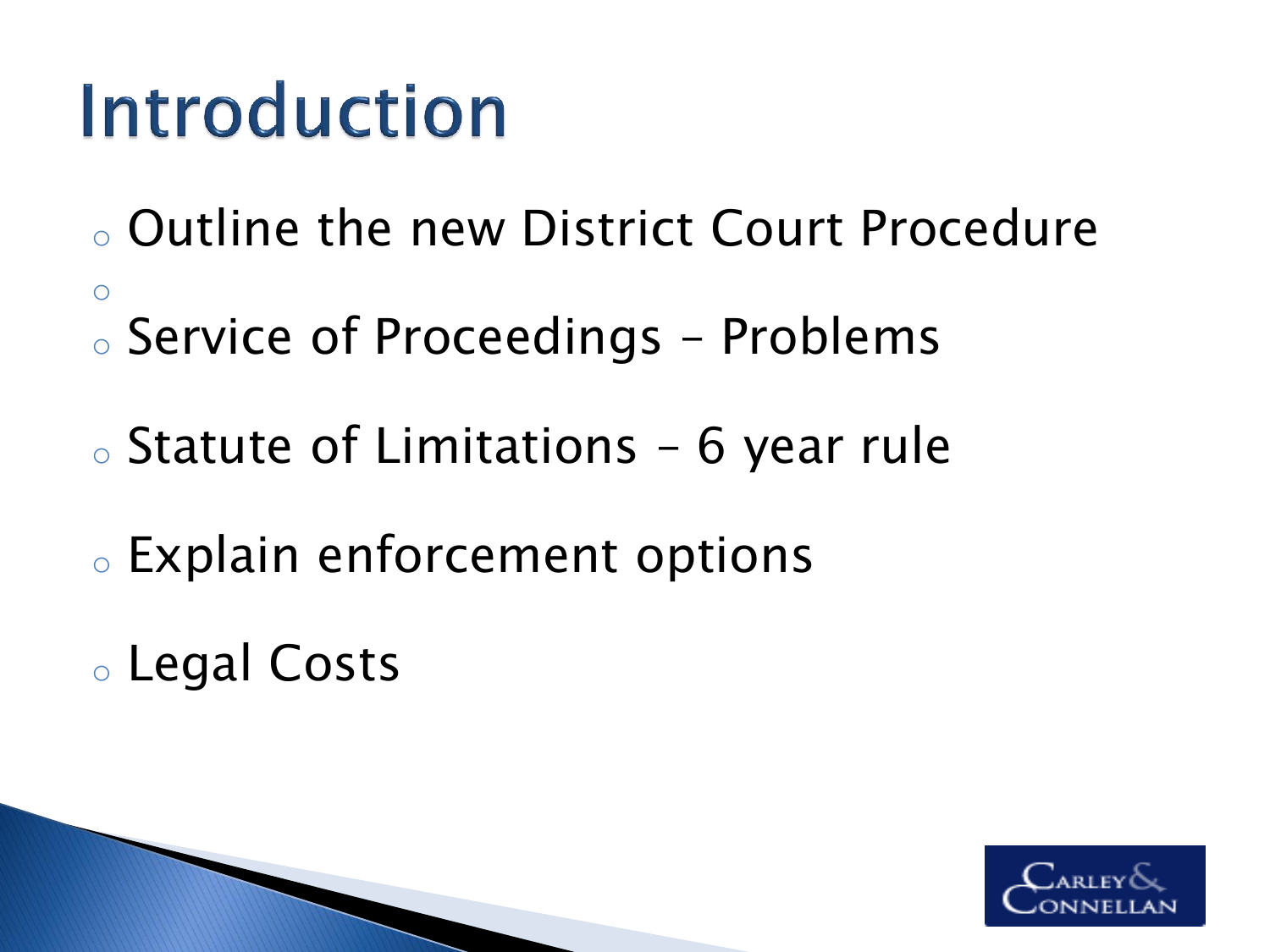## **New District Court Rules**

Courts and Civil Law (Miscellaneous Provisions) Act 2013

- <sup>o</sup> Monetary Jurisdiction of District Court increased from €6,349 to €15,000
- <sup>o</sup> Monetary Jurisdiction of the Circuit Court increases to €75,000

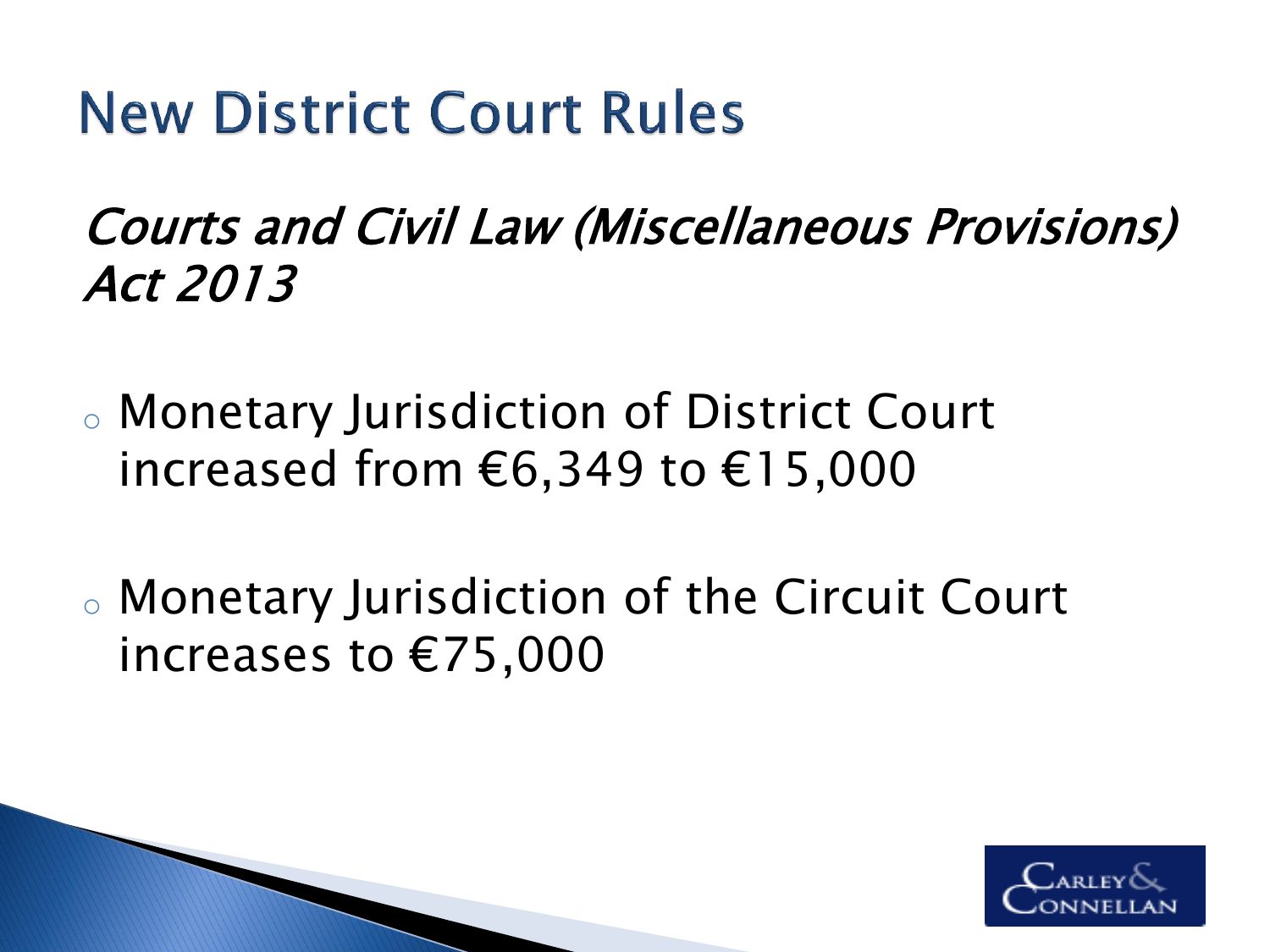**New District Court Rules** 

#### District Court (Civil Procedure) Rules 2014 ( S.I. 17 of 2014)

- <sup>o</sup> Proceedings are now issued by way of 'Claim Notice'
- <sup>o</sup> The Statement of Claim schedules letters of demand from the OMC, legal demand letters, a statement of account and Lease details (if known)

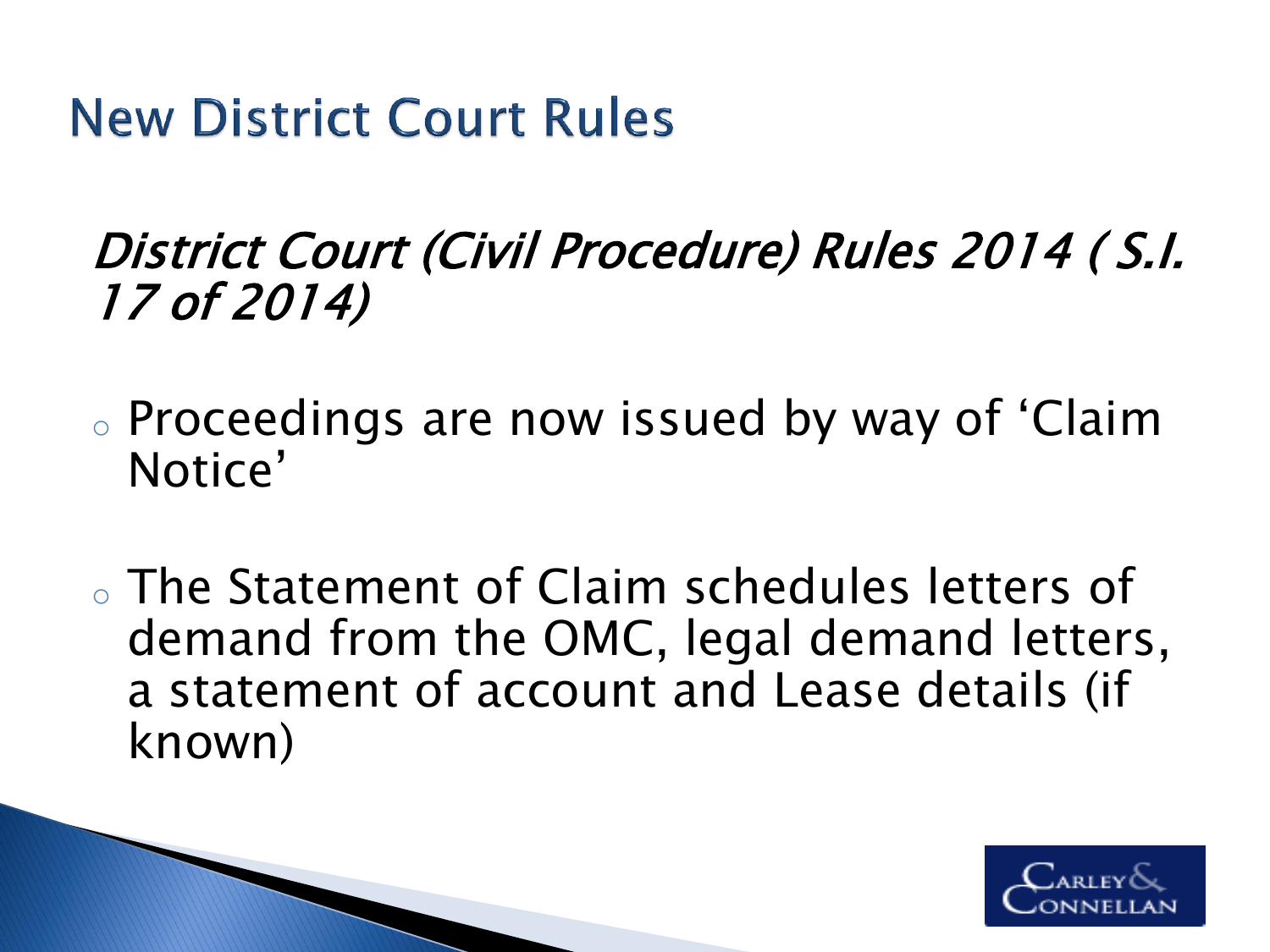## New District Court Rules contd.

- <sup>o</sup> The Respondent must enter an Appearance and Defence within 28 days of service of the Claim Notice and the matter is then set down for trial
- <sup>o</sup> A Respondent may at any time before or at the time of delivery of Defence apply to the Claimant (The OMC) in writing for copies of all documents listed in the Statement of Claim

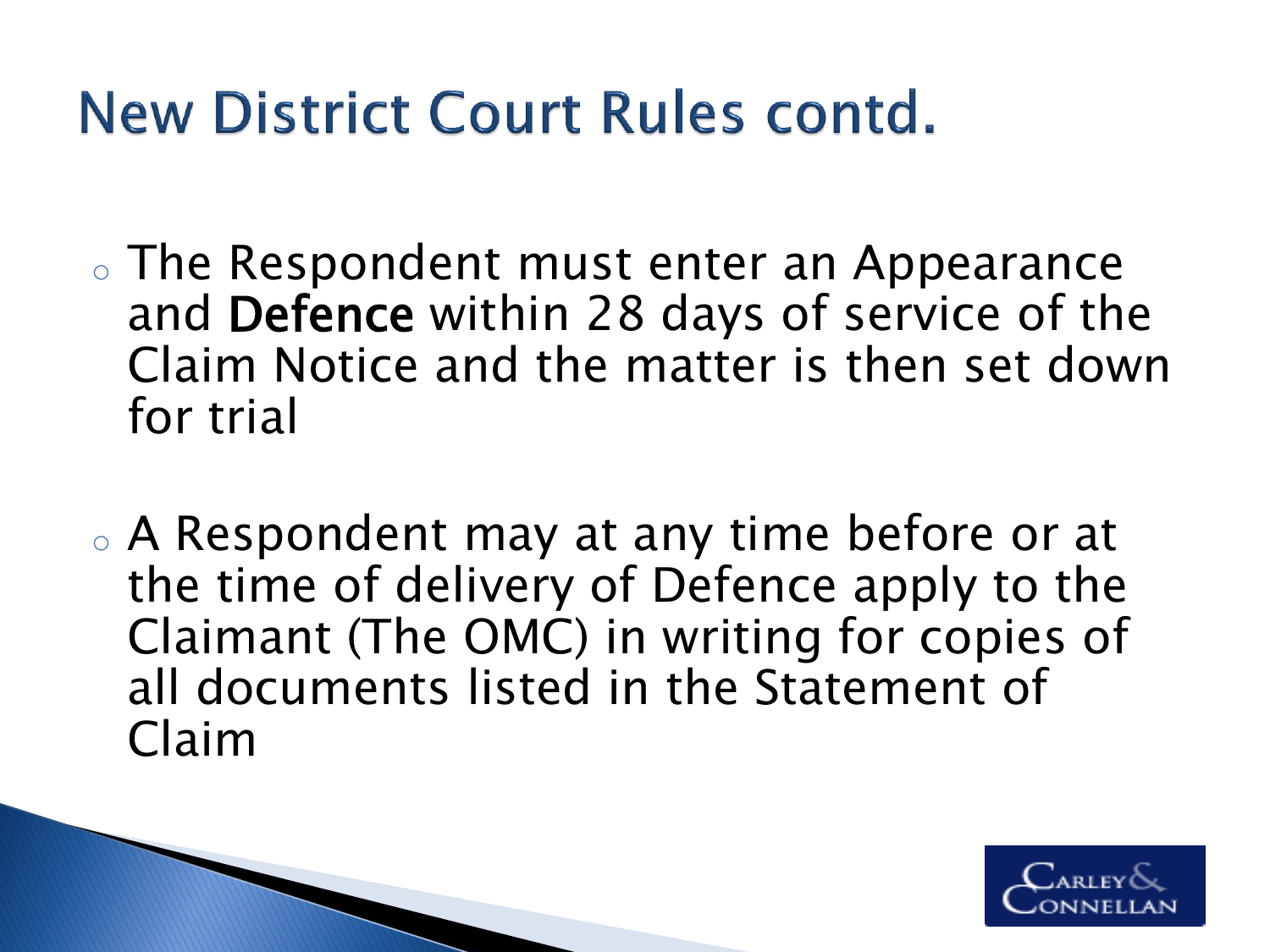# **Service of Proceedings**



- <sup>o</sup> Proceedings are generally served by registered post
- $\circ$  By far the biggest problem in progressing debt collection claims is the inability to successfully serve proceedings
- <sup>o</sup> Trace enquiries can sometimes be useful
- <sup>o</sup> Personal service is possible if Directors know or trace enquiries confirm that debtor resides at address
- $\circ$  An application to Court is possible to allow service by ordinary recorded post – known as 'Substituted Service'

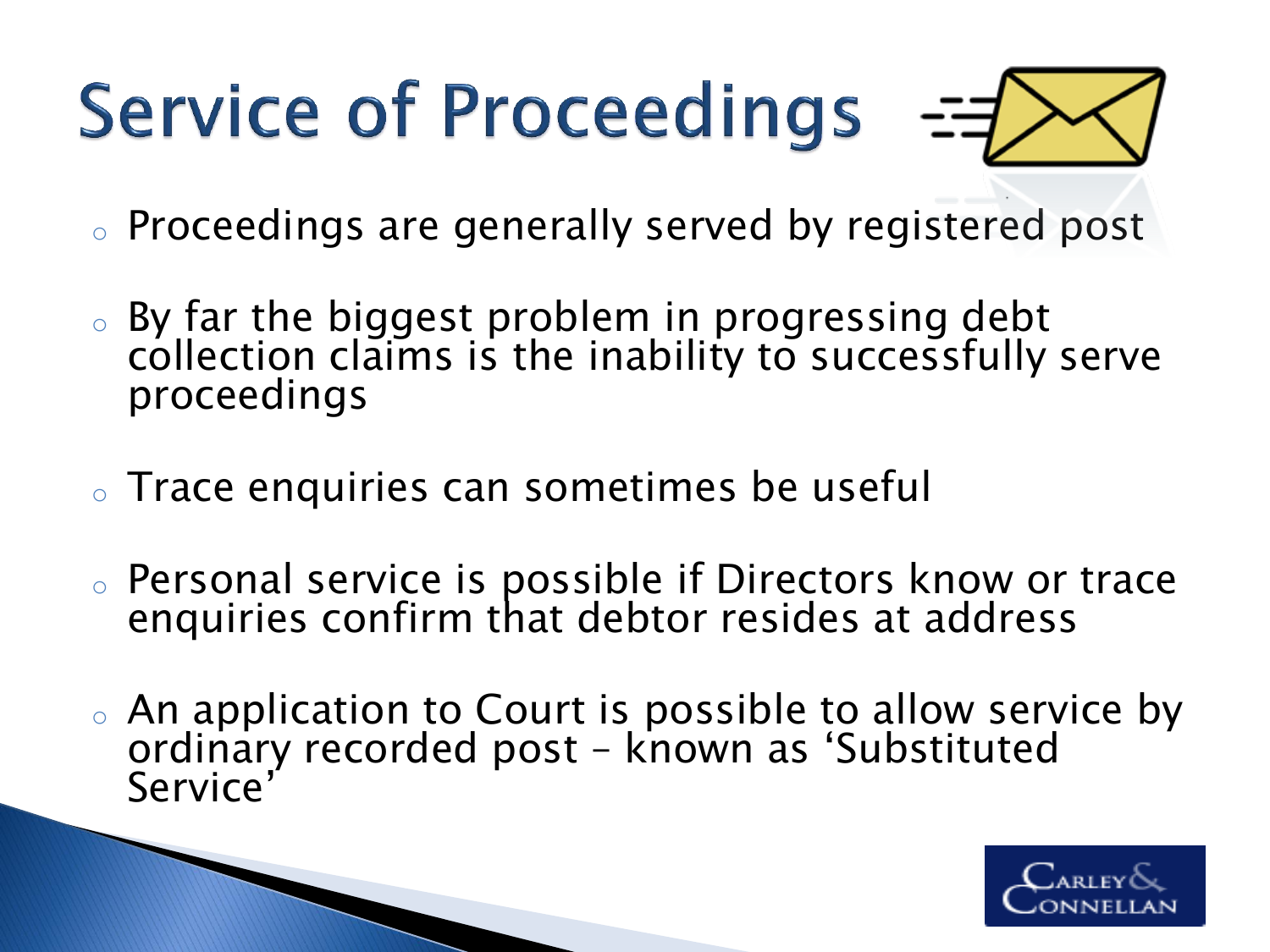# **Statute of Limitations 1957**

- $\circ$  Time limit within which to take a claim
- $\circ$  For the purposes of a debt/contract 6 year rule applies
- <sup>o</sup> Any service charges outside the 6 year period prior to the *date of issuing the proceedings* is 'statute barred' and cannot be recovered.
- <sup>o</sup> Once you have obtained judgment, in general, you have 12 years to enforce that judgment

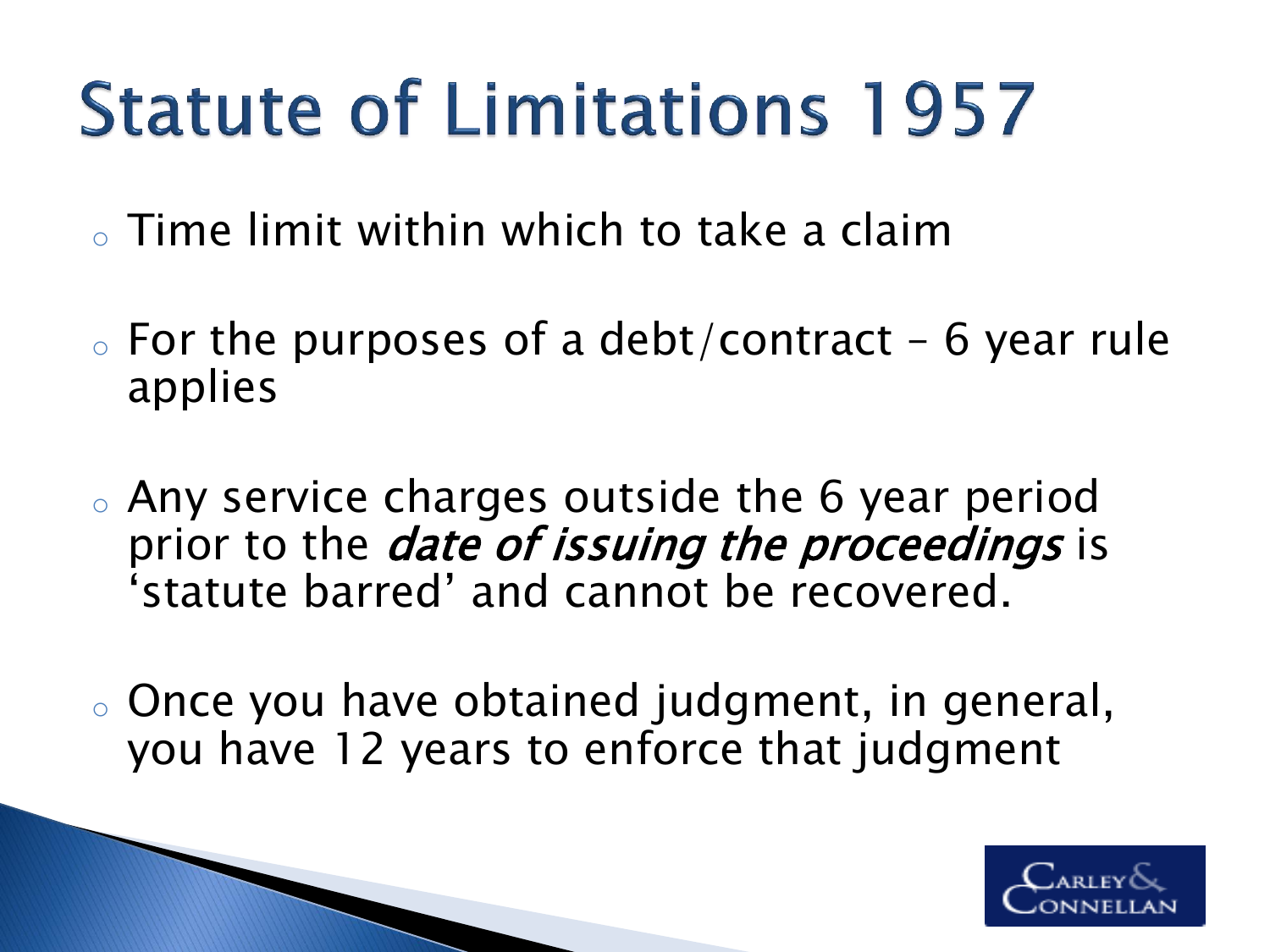# **Enforcement Options**

<sup>o</sup> Sheriff

<sup>o</sup> Summons for the Attendance of a Debtor/Application for Committal

<sup>o</sup> Judgment Mortgage

<sup>o</sup> No longer a viable option: Equitable Receiver

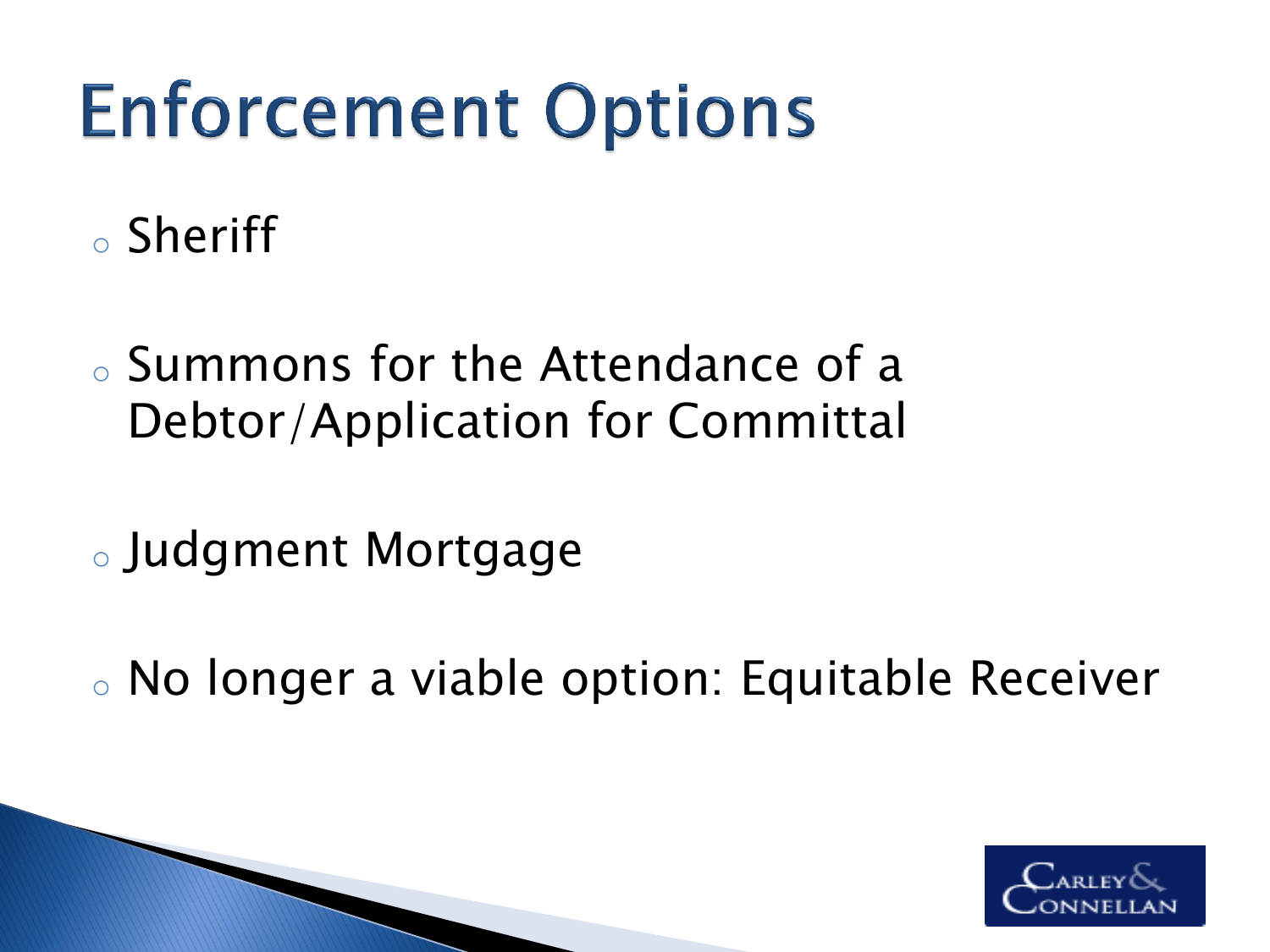

**SHERIFF** 



- <sup>o</sup> Solicitor sends decree/execution order to Sheriff
- <sup>o</sup> Sheriff sends warning letter to debtor
- <sup>o</sup> Sheriff calls to debtors premises demanding payment
- <sup>o</sup> Sheriff may accept post dated cheques
- <sup>o</sup> Nothing to seize decree returned to solicitors office marked 'Nulla Bona'/ 'No goods'
- <sup>o</sup> Proceed with alternative enforcement options

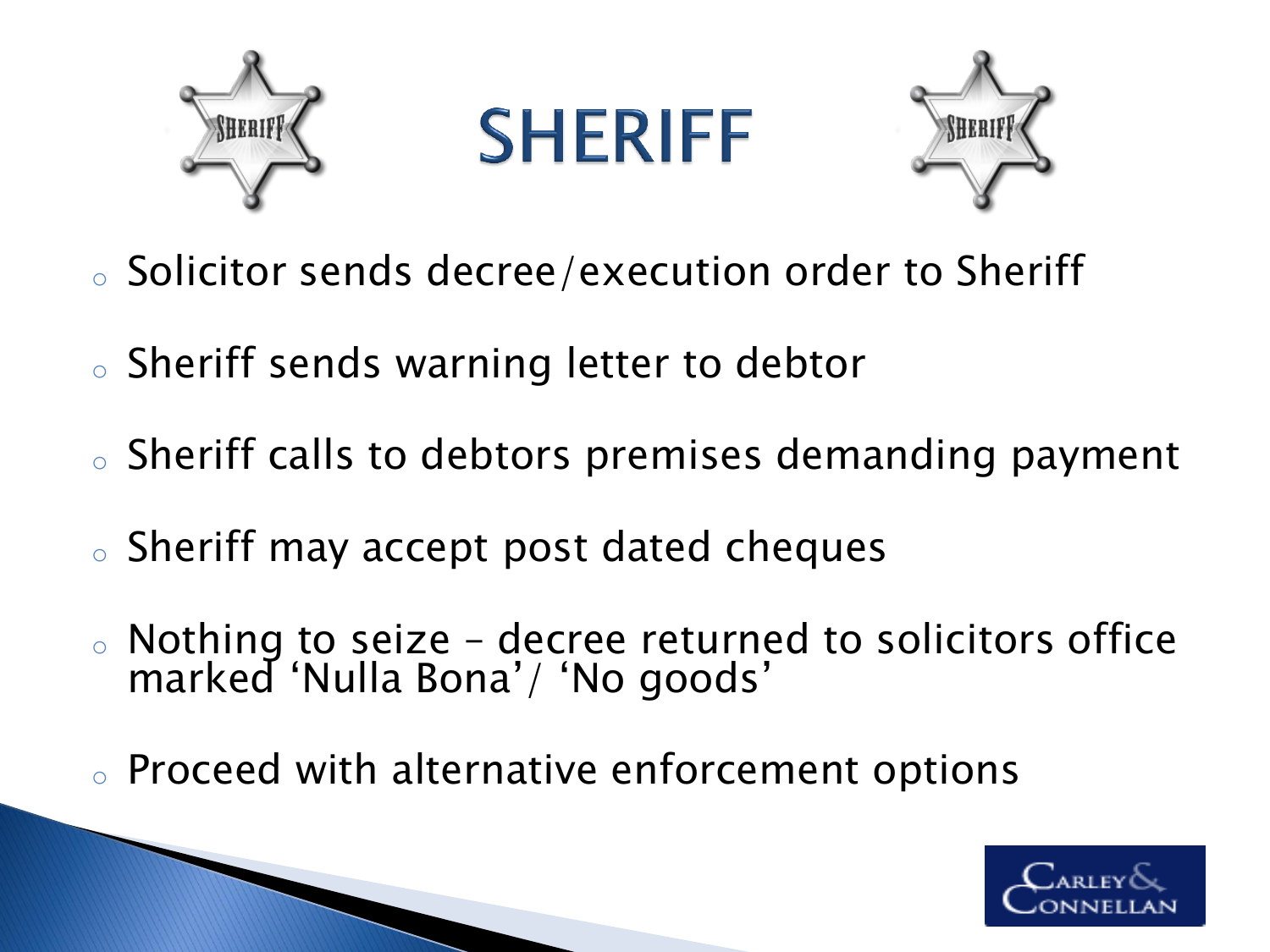#### Summons for the Attendance of a Debtor

- <sup>o</sup> Summons served on the debtor requiring him or her to attend court on a certain date
- <sup>o</sup> Debtor is cross examined as to their means
- <sup>o</sup> If Judge is satisfied with evidence a reasonable Instalment Order will be granted
- $\circ$  If debtor fails to show the Court can make an Instalment Order in their absence
- $\circ$  The order is often an nominal sum if debtors financial situation is poor

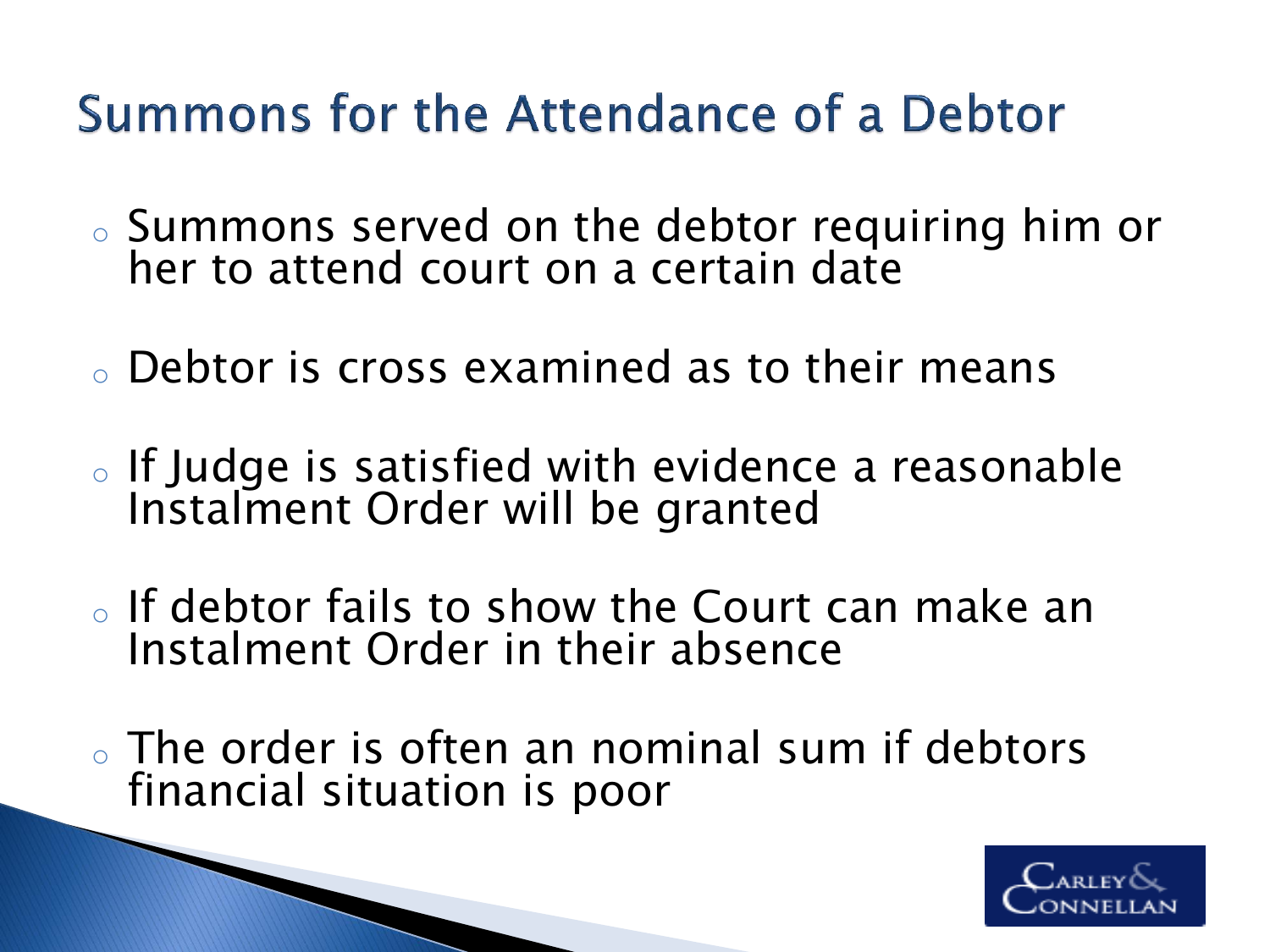## **Application for Committal**

- o If debtor fails to pay instalment order they are in contempt of court
- <sup>o</sup> If debtor remains in contempt OMC can apply to have debtor committed to prison
- <sup>o</sup> Most debtors turn up at this point and plead time to pay
- . A Judge can only imprison if the debtor refuses to pay, not if they are unable to do so

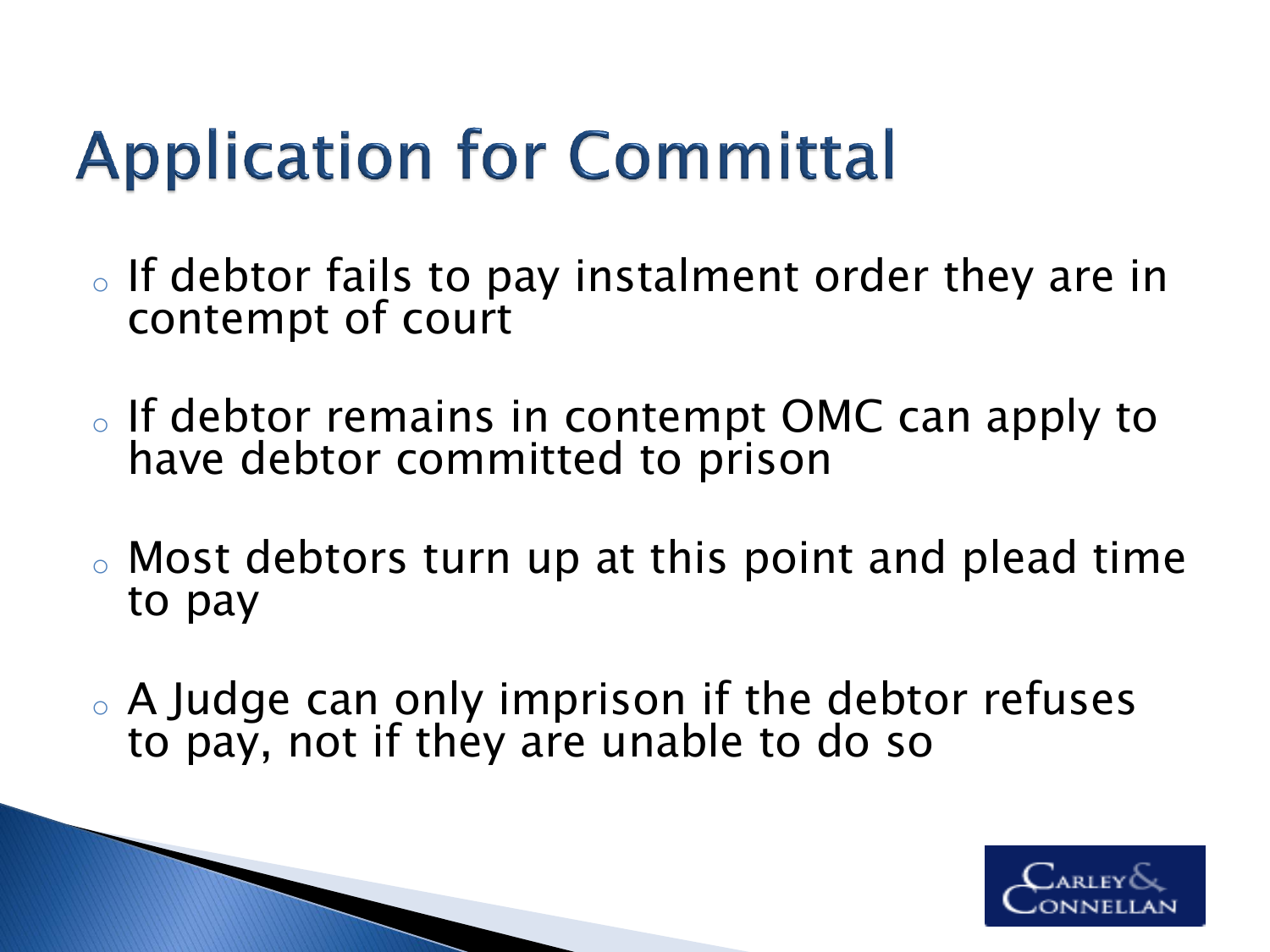# **JUDGMENT MORTGAGE**

- <sup>o</sup> Apply for Judgment Mortgage after Sheriff returns Decree/Execution Order marked Nulla Bona/No Goods
- <sup>o</sup> Director of OMC signs affidavit (€175 Land Registry Fee)
- <sup>o</sup> Judgment applied to Land Registry Folio
- <sup>o</sup> Ranks after any previous charges (eg. Mortgage)
- <sup>o</sup> 12 years to enforce (mortgage suit)

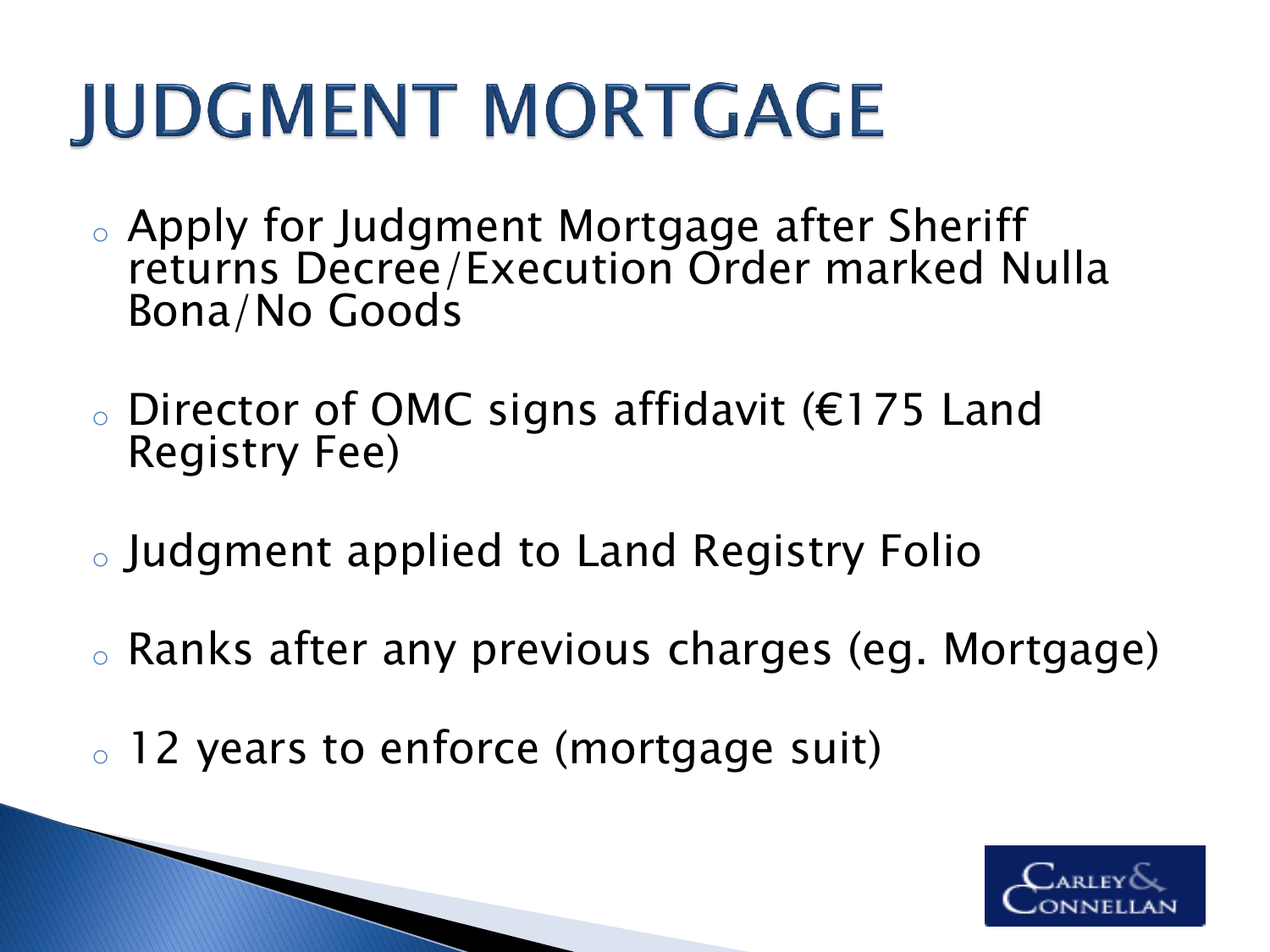# **EQUITABLE RECEIVER**

- <sup>o</sup> In the context of an OMC the equitable receiver would be appointed over rents
- <sup>o</sup> No longer a viable enforcement option for OMC's
- <sup>o</sup> High Court upheld appeal of Debtors in Waterside Management Company v. Brendan Kelly and Asta Kelly

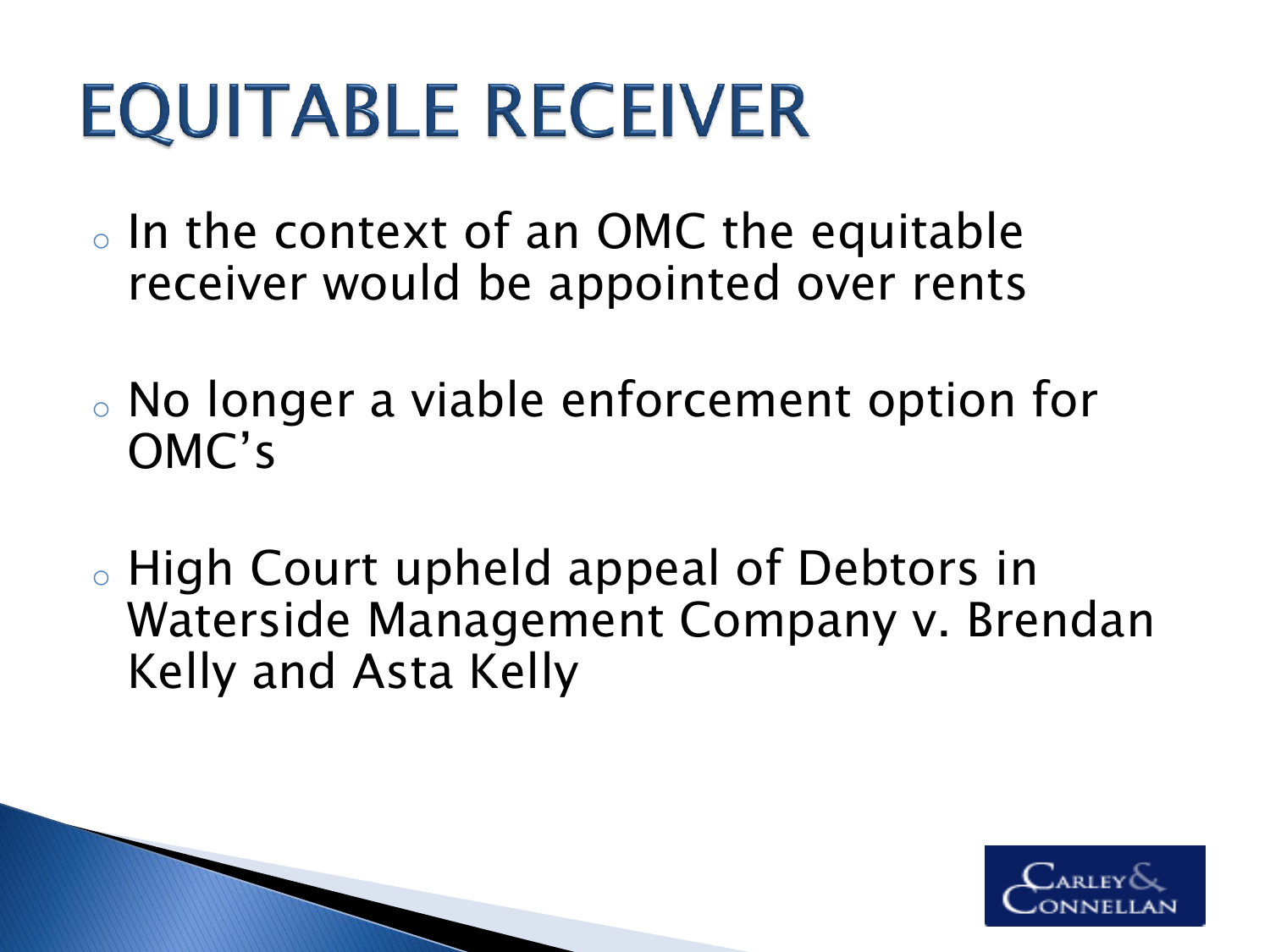## Waterside Management Company v. **Brendan Kelly and Asta Kelly**

- <sup>o</sup> Judgment obtained in the Circuit Court for arrears of service charges for 5 apartments
- <sup>o</sup> Circuit Court Judge appointed an Equitable Receiver over the rent payable by the tenants until such time as the service charges were discharged
- <sup>o</sup> Defendants appealed the decision to the High Court

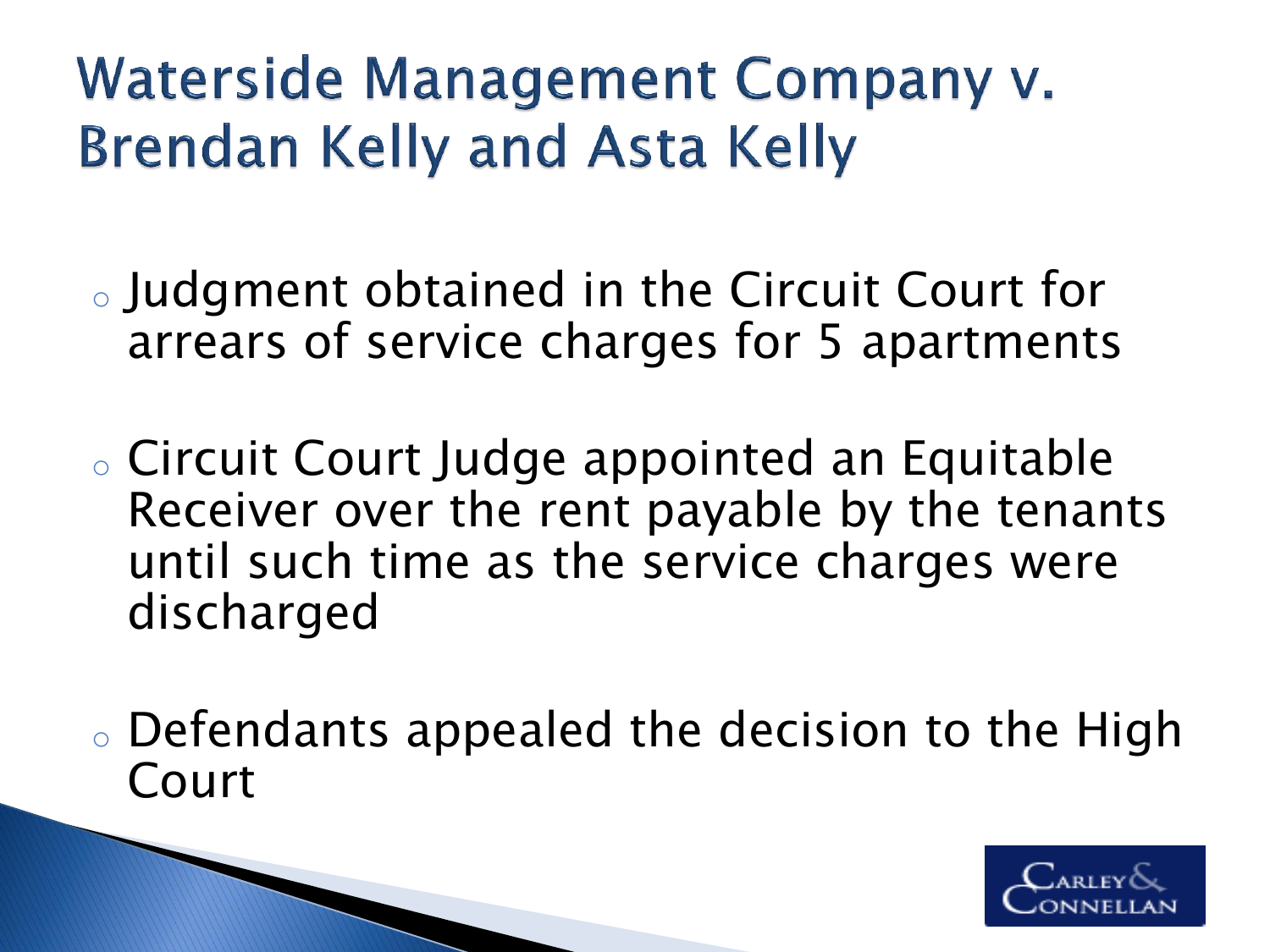## Waterside Management Company v. **Brendan Kelly and Asta Kelly**

- <sup>o</sup> President of the High Court (Kearns P.) quoted but did not expressly approve previous judgments that the appointment of Equitable Receiver may be reserved to circumstances where the debtor holds an equitable interest which is not capable of being attached by the ordinary processes of enforcement
- . The Management Company held a legal interest and must therefore exhaust all other legal enforcement/ execution options
- <sup>o</sup> Appointment of an Equitable Receiver was not 'just and convenient' in this case given the small sum involved (9,684.00) compared to others with an interest in the property

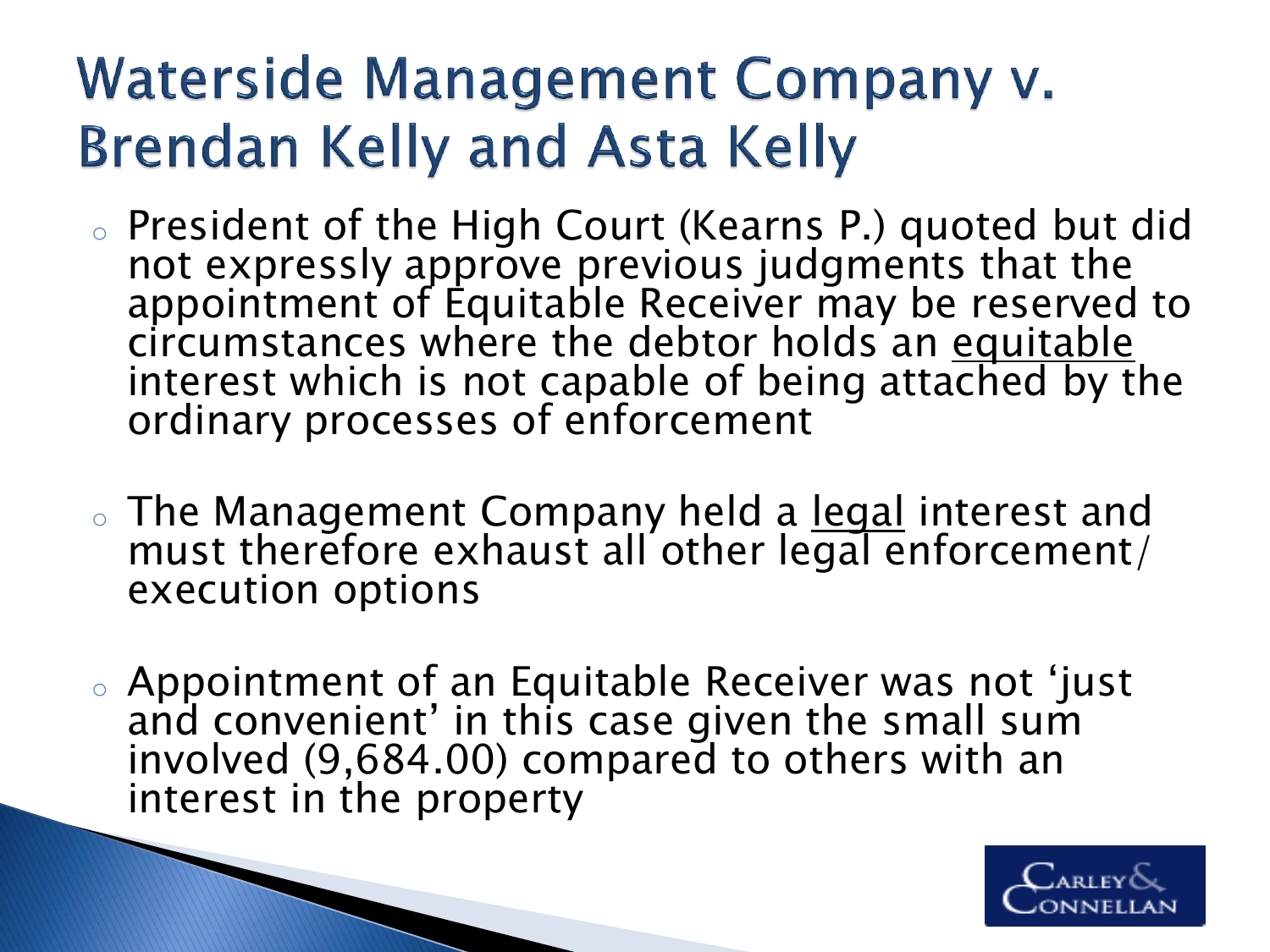## **COSTS**

- <sup>o</sup> Costs are generally applied to Debtors Account
- <sup>o</sup> Court Order possibility each side must pay own costs but generally costs 'follow the event' ie. unsuccessful party will pay costs
- <sup>o</sup> Settlement 'all-in' or 'costs to be taxed in default of agreement'

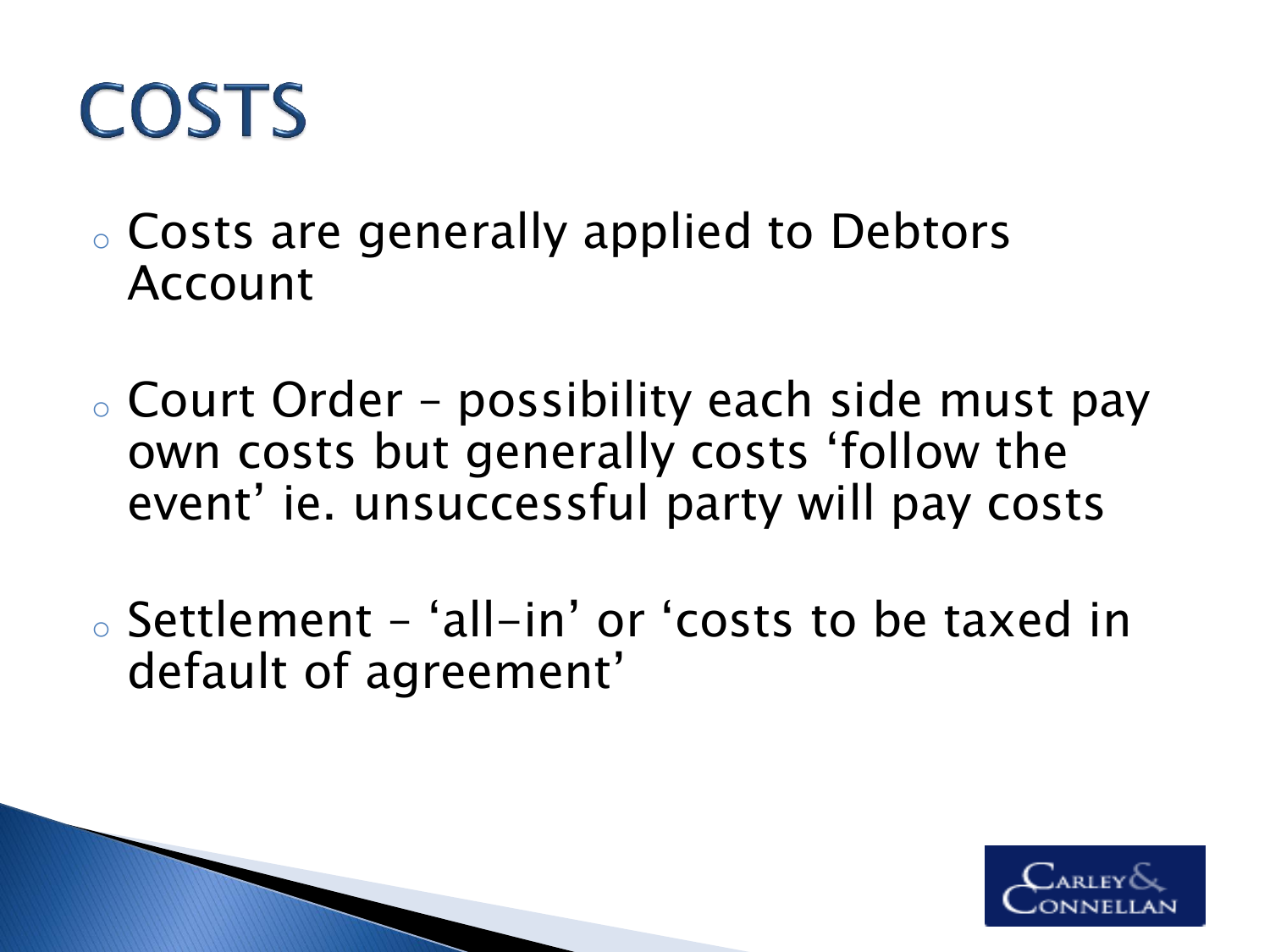# **CONCLUSION**

- <sup>o</sup> New rules create greater transparency no longer 'trial by ambush'
- $\circ$  The increased monetary jurisdiction of the District Court should minimise cost risks for OMCs
- <sup>o</sup> Remains to be seen whether increased monetary jurisdiction will greatly increase the caseload of the District Court creating lengthy hearing delays
- <sup>o</sup> Remember 6 year rule
- <sup>o</sup> High Court decision in the Waterside Case is disappointing as OMCs must rely on often less effective means of enforcement